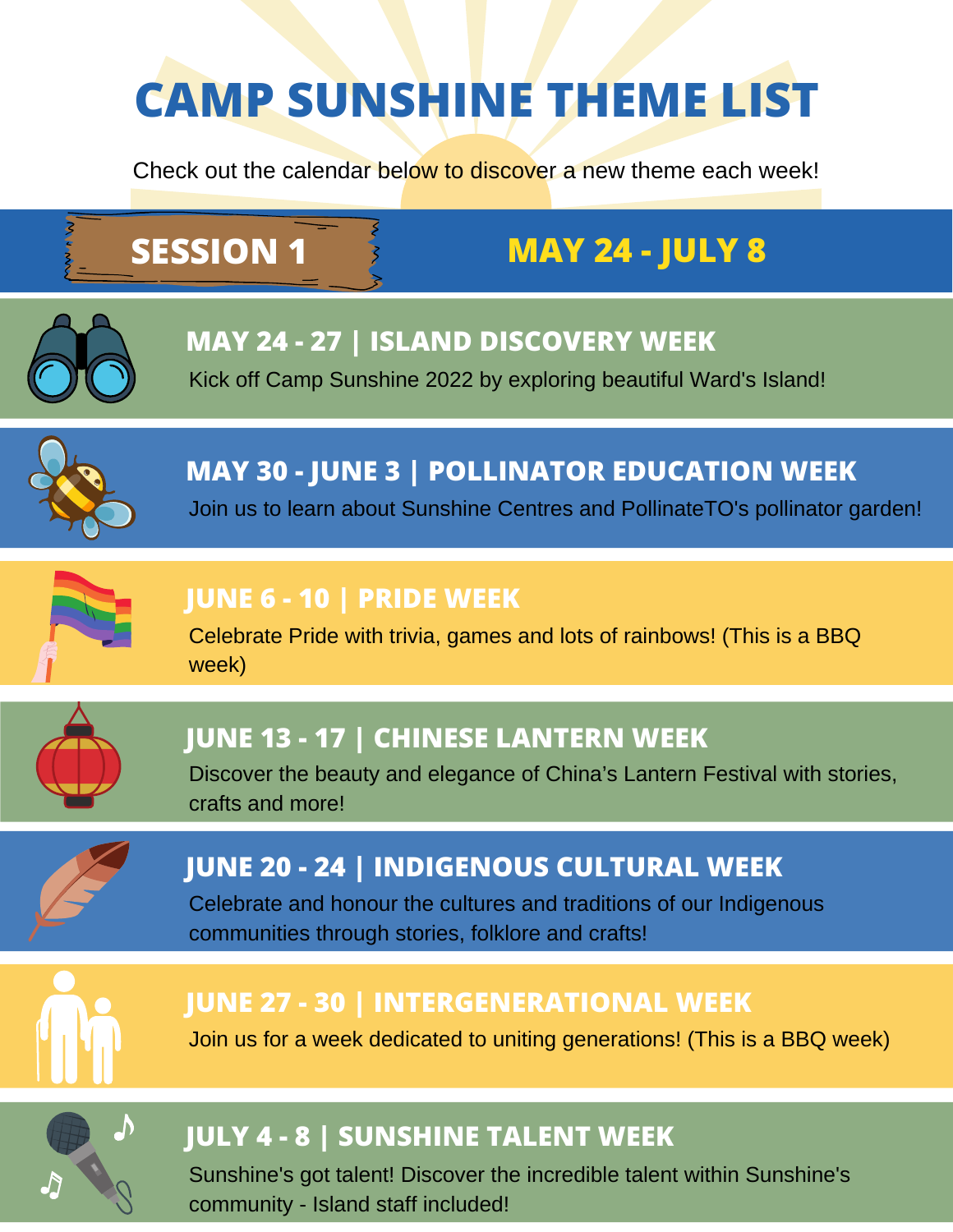# **CAMP SUNSHINE THEME LIST**

Check out the calendar below to discover a new theme each week!

## **SESSION 2 JULY 11 - AUGUST 26**



#### **JULY 11 - 15 | ISLAND HISTORY WEEK**

Explore the deep and interesting history of our very own Toronto Islands!



**JULY 18 - 22 | SOUTH AMERICAN CARNIVAL WEEK** Enjoy the music, dances, colours and traditions of South American Carnival! (This is a BBQ week)



#### **JULY 25 - 29 | POLLINATOR EDUCATION WEEK**

Learn about the benefits of pollinator conservation in our very own garden!



#### **AUGUST 2 - 5 | CARIBBEAN CULTURAL WEEK**

Celebrate the vibrant festival of Caribbean culture and traditions with Sunshine! (This is a BBQ week)



#### **AUGUST 8 - 12 | '50 S WEEK**

Join us as we pay tribute to the iconic music, fashion and pop culture of the 1950's!



#### **AUGUST 15 - 19 | SUNSHINE CELEBRATES AFRICA WEEK**

Enjoy the lively music and culture of different African nations! (This is a BBQ week)



#### **AUGUST 22 - 26 | SUNSHINE TALENT WEEK**

Sunshine's got talent! Discover the incredible talent within Sunshine's community - Island staff included!